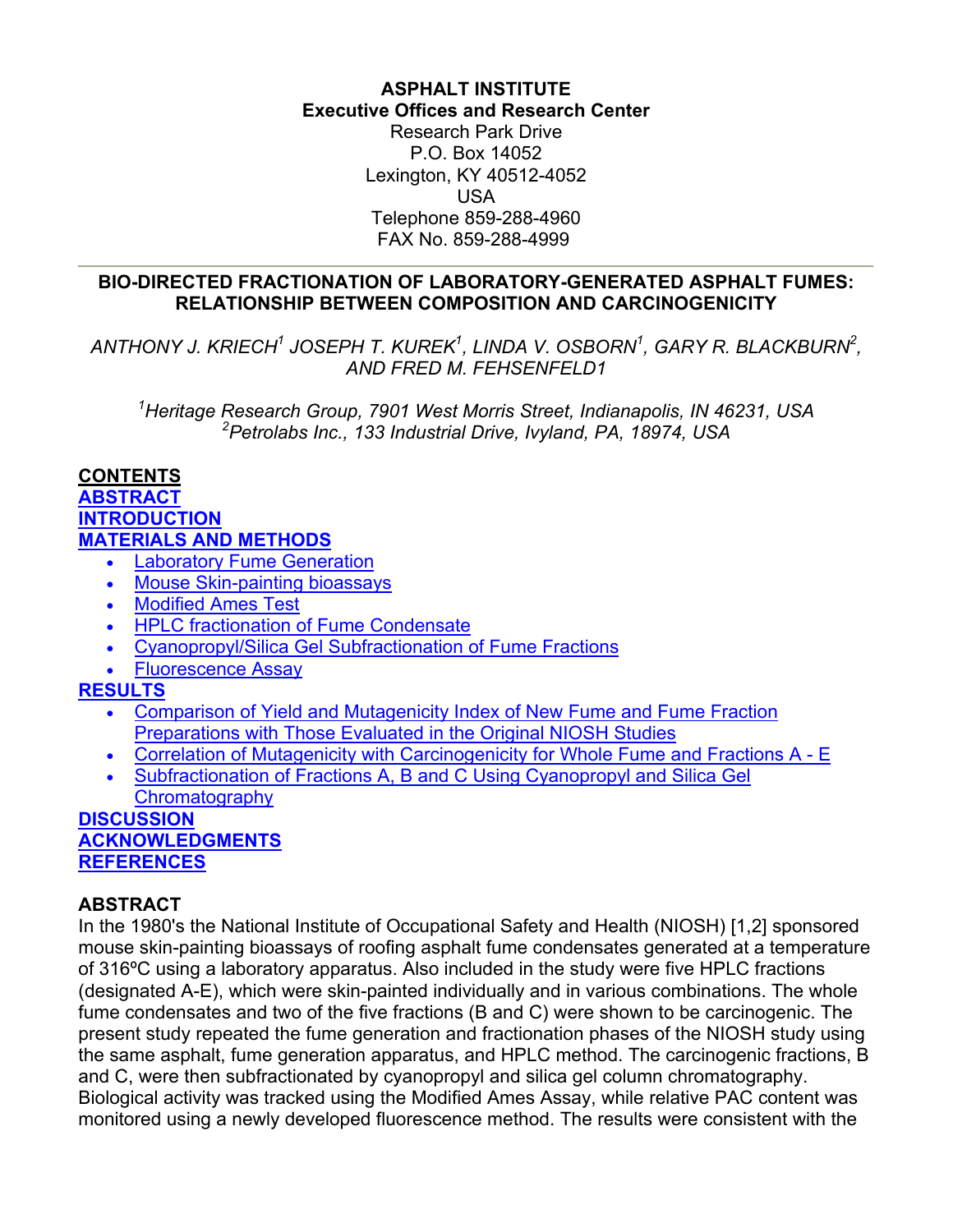<span id="page-1-0"></span>hypothesis that relatively high molecular weight PACs were largely responsible for the carcinogenic activity of the NIOSH fumes.

*Key Words:* Asphalt, Fumes, Mutagenicity, Carcinogenicity, Polycyclic Aromatic Compounds, Fluorescence

## **INTRODUCTION**

In the past twenty years, numerous studies have addressed the question of asphalt fume carcinogenicity. The principal objective of these studies has been the determination of whether workers in the asphalt industry incur significant carcinogenic risk from exposure to asphalt fumes.

While this work has contributed substantially to our understanding of asphalt fume chemistry and toxicology, it has fallen short of meeting the standards necessary for use in hazard assessment or risk estimation. The principal problems have been the chemical dissimilarity of the fumes to normal workplace fumes and/or the lack of relevance of the measured endpoints to the question of worker risk.

Perhaps the most comprehensive and conclusive studies of asphalt fume carcinogenicity are two NIOSH-sponsored mouse skin-painting assays of laboratory-generated fume condensates [1,2]. These studies unequivocally demonstrated that the fume condensate itself and two of five High Performance Liquid Chromatography (HPLC) fractions derived from it (B and C) were carcinogenic, while the remaining three fractions (A, D and E) were not.

## **[Contents](#page-0-0)**

Because the mode of fume generation in these studies was designed to maximize yield rather than mimic field fume composition, and hence toxicology, the relevance of these findings to the central question of workplace hazard has been seriously questioned. But despite this drawback, the materials from this study -- as the only true asphalt fume samples tested in a rigorous carcinogenicity bioassay -- represent an invaluable research tool.

The purpose of the present study was to further characterize the compounds responsible for the carcinogenicity of the NIOSH fumes, and to assess the performance of two methods -- one chemical and one biological -- for tracking these compounds during fractionation. Ultimately, better characterization of the carcinogenic species would permit a determination of whether they are present in workplace asphalt fumes.

NIOSH generously supplied retains of the original asphalt, as well as the fumes and fume fractions for the present study. Because the retains were available in very limited supply, new fume samples were also generated from the asphalt and fractionated by HPLC, using equipment closely similar to that employed in the original studies. The new preparations were then subfractionated by a combination of cyanopropyl and silica gel column chromatography.

The Modified Ames mutagenicity assay [3], shown to have a high correlation with carcinogenic potential of petroleum derived materials in animal skin painting studies [4] was used to monitor biological activity. In addition, a newly developed fluorescence method was used to track the distribution of Polynuclear Aromatic Compounds (PACs) during the fractionation. The results of the study are consistent with the conclusion that a high proportion of the carcinogenic activity in NIOSH fumes (perhaps all) was mediated by PACs (both hydrocarbon and heterocycle, alkylated and unalkylated) in the 4-6 annulated ring class. The study also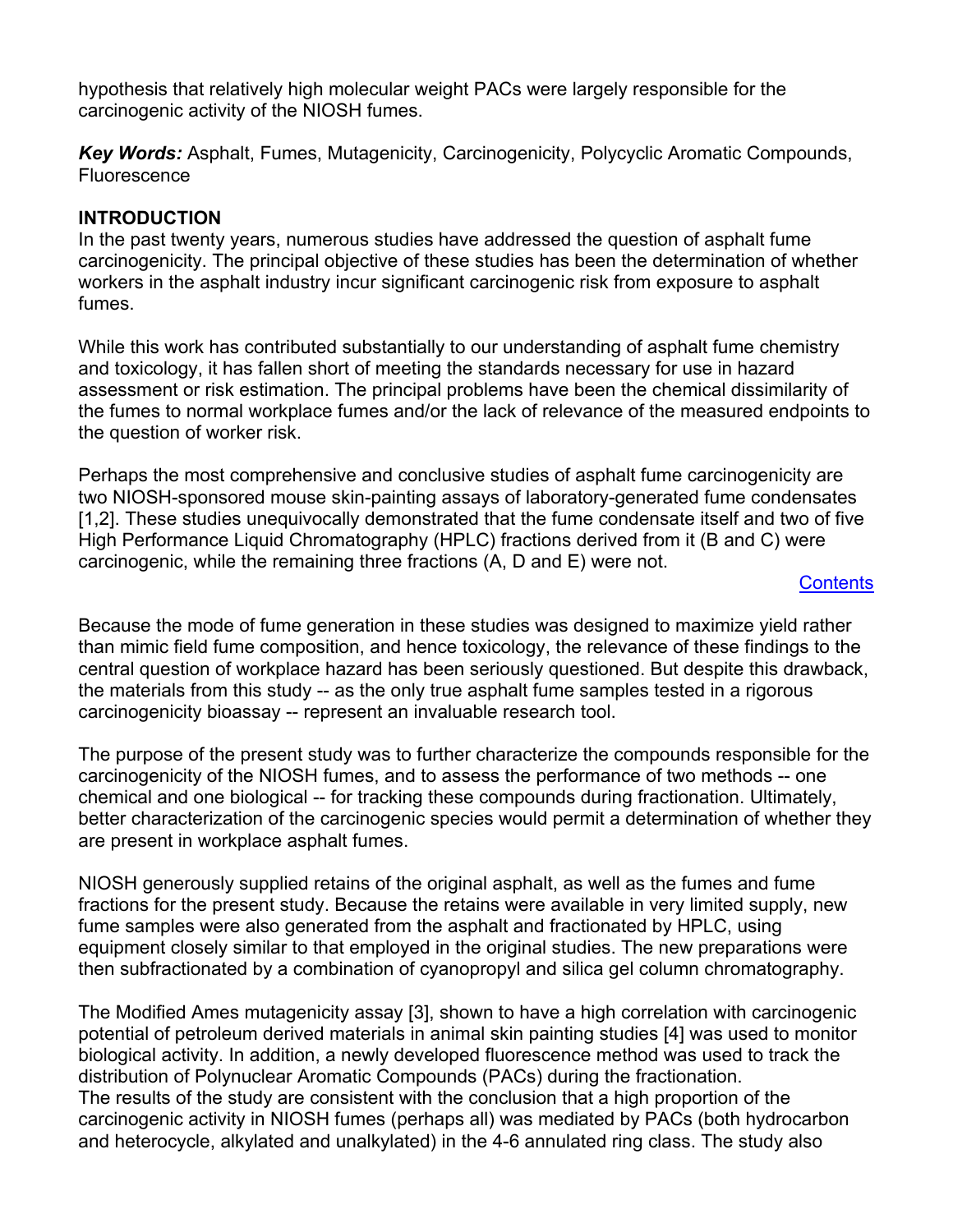<span id="page-2-0"></span>demonstrated that both the biological and the chemical monitoring methods accurately predicted the carcinogenic potency of the various fractions and combinations of fractions, as determined in the skin-painting bioassay.

# **MATERIALS AND METHODS**

*Laboratory Fume Generation*  Laboratory fume generation was conducted as described by Sivak et al. [2]. *Mouse Skin-painting bioassays*  Mouse skin-painting bioassays were conducted as described by Sivak et al. [2]. *Modified Ames Test* The Modified Ames Test was performed in accordance with the procedures described in ASTM Standard Method E 1687-95 [3]. In some cases, the quantity of sample available was too small to permit testing at the full number of doses specified.

# *HPLC fractionation of Fume Condensate*

Fractionations were conducted as described by Sivak et al. [2], except that a lower flow rate (150 ml/min) was employed.

## *Cyanopropyl/Silica Gel Subfractionation of Fume Fractions*

Waters Sep-Pak Vac 12cc (2g) CN Cartridges were used for the cyanopropyl separations. Cartridges were pre-rinsed with methylene chloride (MeCl2) and hexane. Approximately 10 milligrams of fume or fume fraction were loaded onto a cartridge in hexane and eluted according to [Figure 1,](#page-2-0) using 35 ml hexane, 35 ml MeCl<sub>2</sub>, and 30 ml of MeCl<sub>2</sub>/MeOH.

The hexane fraction was then reduced to 3-5 ml and loaded onto a 2 g column of baked silica gel capped with 3 mm of baked  $Na<sub>2</sub>SO<sub>4</sub>$ . After discarding the first 10 ml of hexane, chromatography was conducted according to [Figure](#page-2-0) 1 using about 30 ml of each solvent.

**[Contents](#page-0-0)** 







**Figure 1**. Cyanopropyl / Silica Gel subfractionation of asphalt fume fractions *Fluorescence Assay* 

Fumes or fume fractions (£ 25 mg) were dissolved in cyclohexane and brought to a final volume of 1.0 ml. The resulting stock solution was diluted as necessary. Final volumes were adjusted to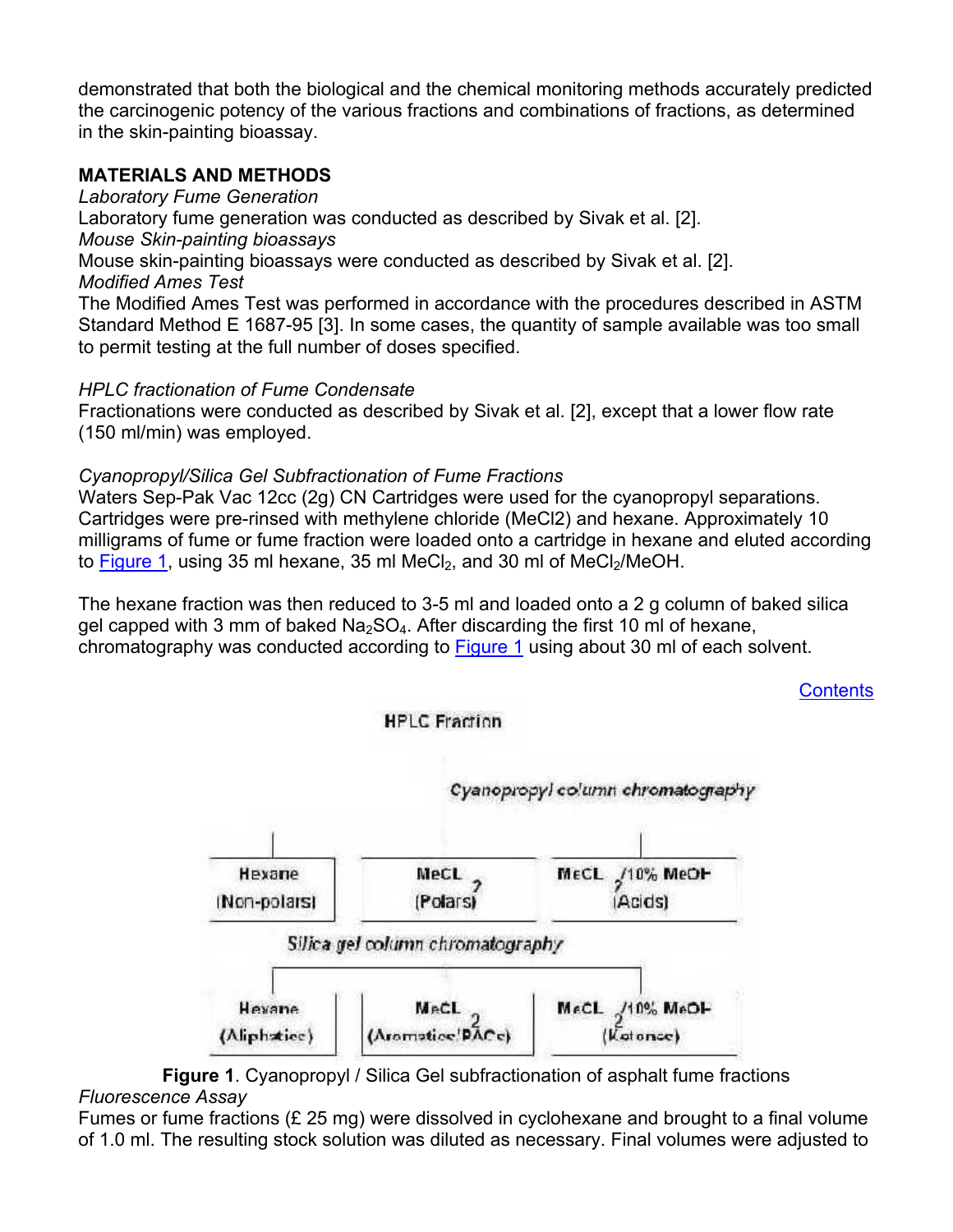<span id="page-3-0"></span>10 ml. A preliminary reading of fluorescence intensity was then taken using a Perkin Elmer LS50B Luminescence Spectrometer. Starting emission range was 410 to 420 nm, with excitation at 385 nm. Both slits were set at 3 nm. Scan speed was 1000 nm/min. Emission intensities were read at 415 nm. Samples were diluted to give intensities within the linear range of the instrument. Cyanopropyl cleanup of the entire 10 ml sample was then performed. Emission intensities were multiplied by the appropriate dilution factors, divided by the weight in grams, and then divided by 10,000 for convenience and expressed as Emission Units/gram  $(EU/q)$ 

# **RESULTS**

#### *Comparison of Yield and Mutagenicity Index of New Fume and Fume Fraction Preparations with Those Evaluated in the Original NIOSH Studies*

[Table 1](#page-3-0) provides a comparison of the yield and Mutagenicity Index of each of the five fractions prepared from the original NIOSH 316ºC fume condensate (columns 0) with those from two subsequent preparations of the analogous fractions (columns 1 and 2). The data indicate that the reproducibility of the fume generation and fractionation was quite good, although somewhat larger yields of Fraction A and correspondingly smaller yields of Fraction B were observed in the two later fractionations.

**[Contents](#page-0-0)** 

|                   | <b>Weight Percent</b> |      |              | <b>Mutagenicity Index (MI)</b> |             |              | Carcinogenicity<br>Index $(Cl)1$ |  |
|-------------------|-----------------------|------|--------------|--------------------------------|-------------|--------------|----------------------------------|--|
| Phase $2$         | $\mathbf 0$           | 1    | $\mathbf{2}$ | $\boldsymbol{0}$               | 1           | $\mathbf{2}$ | 0                                |  |
| <b>Sample</b>     |                       |      |              |                                |             |              |                                  |  |
| <b>Whole Fume</b> | 100                   | 100  | 100          | 4.4                            | 4.1         | 4.1          | 9.0                              |  |
| <b>Fraction A</b> | 65.5                  | 74.6 | 69.4         | 3.6                            | 3.0         | 1.5          | $\mathbf 0$                      |  |
| <b>Fraction B</b> | 8.1                   | 3.4  | 5.0          | 29                             | 28          | 30           | 3.4                              |  |
| <b>Fraction C</b> | 10.6                  | 6.8  | 11.5         | 25                             | 20          | 19           | 6.6                              |  |
| <b>Fraction D</b> | 11.4                  | 11.8 | $14.1^3$     | $\mathbf 0$                    | $\mathbf 0$ | ---          | 0                                |  |
| <b>Fraction E</b> | 4.4                   | 3.4  |              | $\mathbf 0$                    | $\mathbf 0$ |              | $\mathbf 0$                      |  |
|                   |                       |      |              |                                |             |              |                                  |  |

# **TABLE 1**. Yields, MIs, and CIs of Whole Fume and HPLC Fractions A-E.

 $1^{\circ}$  CI = [percent of mice with tumor(s) / mean time (weeks) to first tumor] x 10

<sup>2</sup> Phase 0 = Original NIOSH Samples; 1 = 1st Heritage Fume Generation; 2 = 2nd Heritage Fume Generation

 $3$  Fractions D and E were combined in Phase 2 Heritage Fume Generation and Separation

The Mutagenicity Indices (MI) of Fractions B and C -- those with carcinogenic activity -remained relatively constant, while the MI of Fraction A was lower for the later preparations despite the higher mass yields. Since the HPLC pump rate used in preparations 1 and 2 was lower than that used in the original NIOSH separation, these results may reflect somewhat better separations and therefore less "spillover" of mutagenic species from Fraction B into A. Nonetheless, even with the higher content of B-type material in the original Fraction A, none of the skin-painting groups treated with A developed tumors (C.I. in [Table 1](#page-3-0)).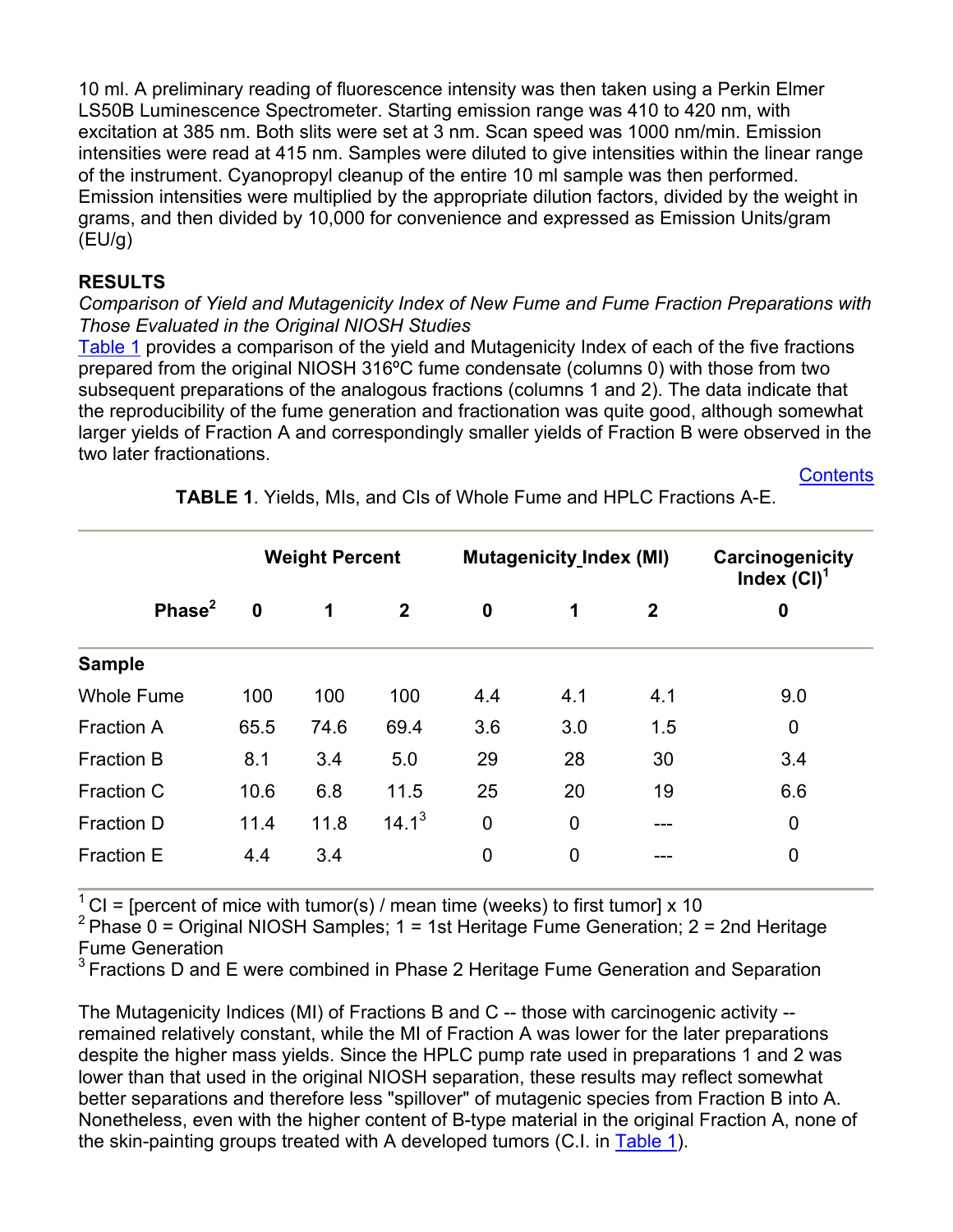<span id="page-4-0"></span>*Correlation of Mutagenicity with Carcinogenicity for Whole Fume and Fractions A - E*  [Figure 2](#page-4-0) shows the correlation between mutagenicity (MI) and carcinogenicity, expressed as Carcinogenicity Index per g (CI/g =  $\frac{1}{6}$  mice with tumor(s) ÷ time in weeks to 1st tumor x 10] per gram of fraction skin-painted). The index is multiplied by ten simply to give convenient values. CI/g is chosen because the animals were dosed in relation to the amount of fume each fraction represented of the whole fume thus normalizing the dose variable.

In addition to the five fractions and whole fume, four combinations of fractions as used in the NIOSH Study are also included in the correlation to provide additional non-zero data points. The  $R^2$  (0.97) indicates that the Modified Ames Test is measuring an endpoint directly related to the carcinogenicity of the fractions. Other correlative studies [4,5] have demonstrated that the endpoint is PAC-mediated mutagenicity. Based on these results, the Modified Ames Test was considered an effective means of tracking the distribution of carcinogenic activity during the initial subfractionation studies.

**[Contents](#page-0-0)** 



*Figure 2. Correlation between MI and CI/gram for fumes and fume fractions*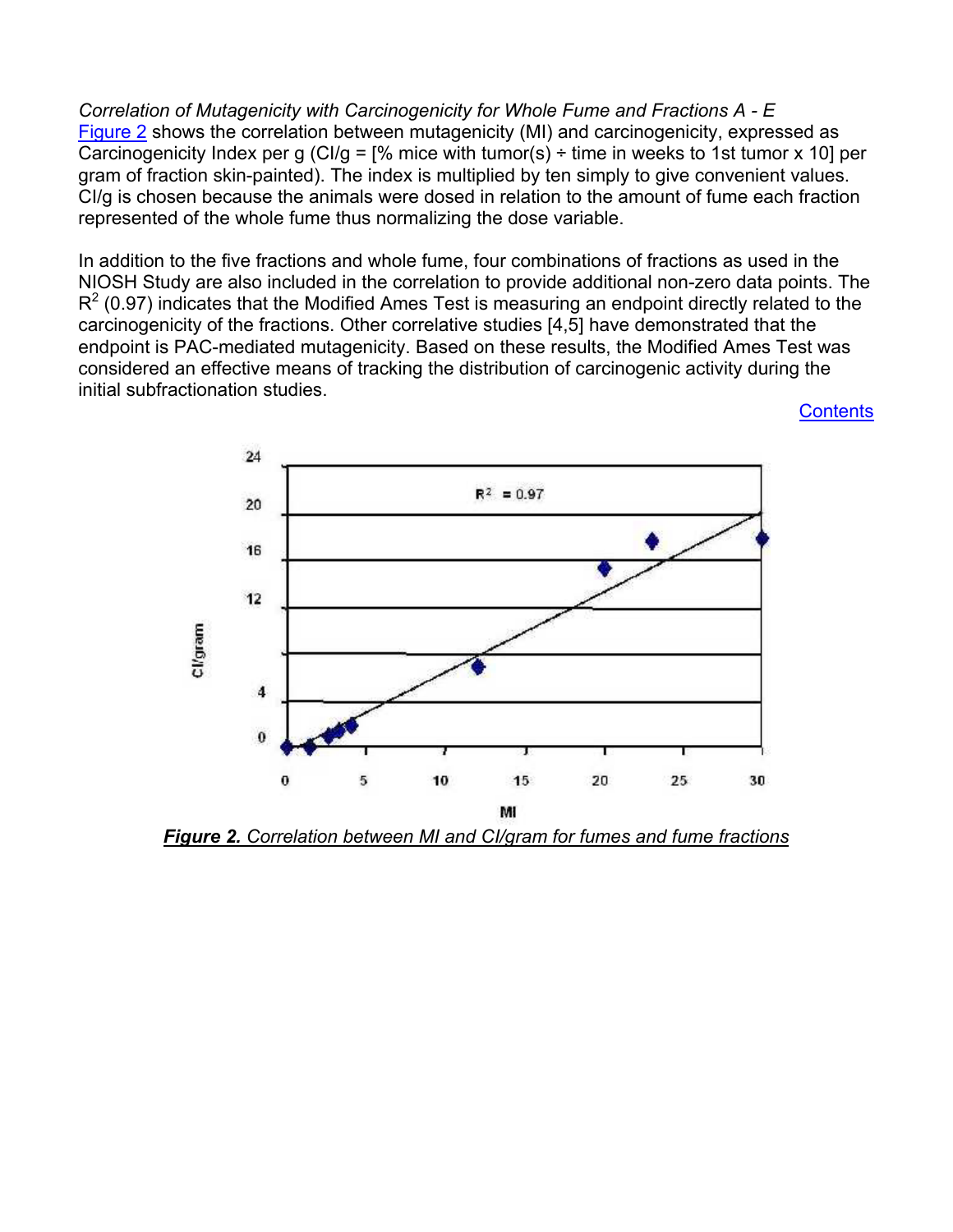# <span id="page-5-0"></span>*Subfractionation of Fractions A, B and C Using Cyanopropyl and Silica Gel Chromatography*

Ten mg portions of each of the NIOSH fractions or combinations of fractions shown in [Figure 2](#page-4-0) were subjected to the fractionation scheme shown in [Figure 1](#page-2-0). Because of the small amount of material available for separation, biological activity could not be tracked using the Modified Ames Test, and mass recoveries could not be calculated.

However, based on the knowledge that higher molecular weight PACs are the principal carcinogens/mutagens in the NIOSH fume condensate and that these compounds are highly fluorescent, a fluorimetric assay was developed as a means of tracking the efficiency of fractionation. The fluorescence excitation and emission wavelengths (385 and 415 nm) were chosen so as to discriminate between the 4-6 ring compounds of interest and the 1, 2 and 3-ring aromatics, thereby making the cyanopropyl/silica gel separation unnecessary. The approach, optically isolating the components of interest, yielded a good correlation with CI/g for  $n = 15$  ( $R^2 = 0.89$ ). However NIOSH Fraction D was a false positive under these conditions, because of the fluorescence of noncarcinogenic polar compounds.

| Sample                   | MI  | Cl/g |  |
|--------------------------|-----|------|--|
| <b>Whole Fume</b><br>(1) | 4.1 | 1.73 |  |
| A(2)                     | 1.5 | 0    |  |
| B(2)                     | 30  | 17.8 |  |
| C(2)                     | 20  | 15.3 |  |
| D(1)                     | 0   | 0    |  |
| E(1)                     | 0   | 0    |  |
| $A + B(2)$               | 2.6 | 0.97 |  |
| $A + C(2)$               | 3.3 | 1.35 |  |
| $B + C(2)$               | 23  | 17.5 |  |
| $B + C + D(1)$           | 12  | 6.92 |  |

Therefore, a short cyanopropyl cleanup step was added to remove the polar materials. The additional step improved the correlation to an  $R^2$  of 0.94.

#### **[Contents](#page-0-0)**

When an additional twenty-five samples (some of them from the later fume generation and HPLC fractionations) were subjected to cyanopropyl cleanup followed by fluorescence measurement, the results shown in **[Figure](#page-5-0) 3** were obtained. The strong correlation between fluorescence and biological activity is maintained ( $R^2$  = 0.95), confirming the value of the fluorescence method as a detector of PACs with carcinogenic potential.

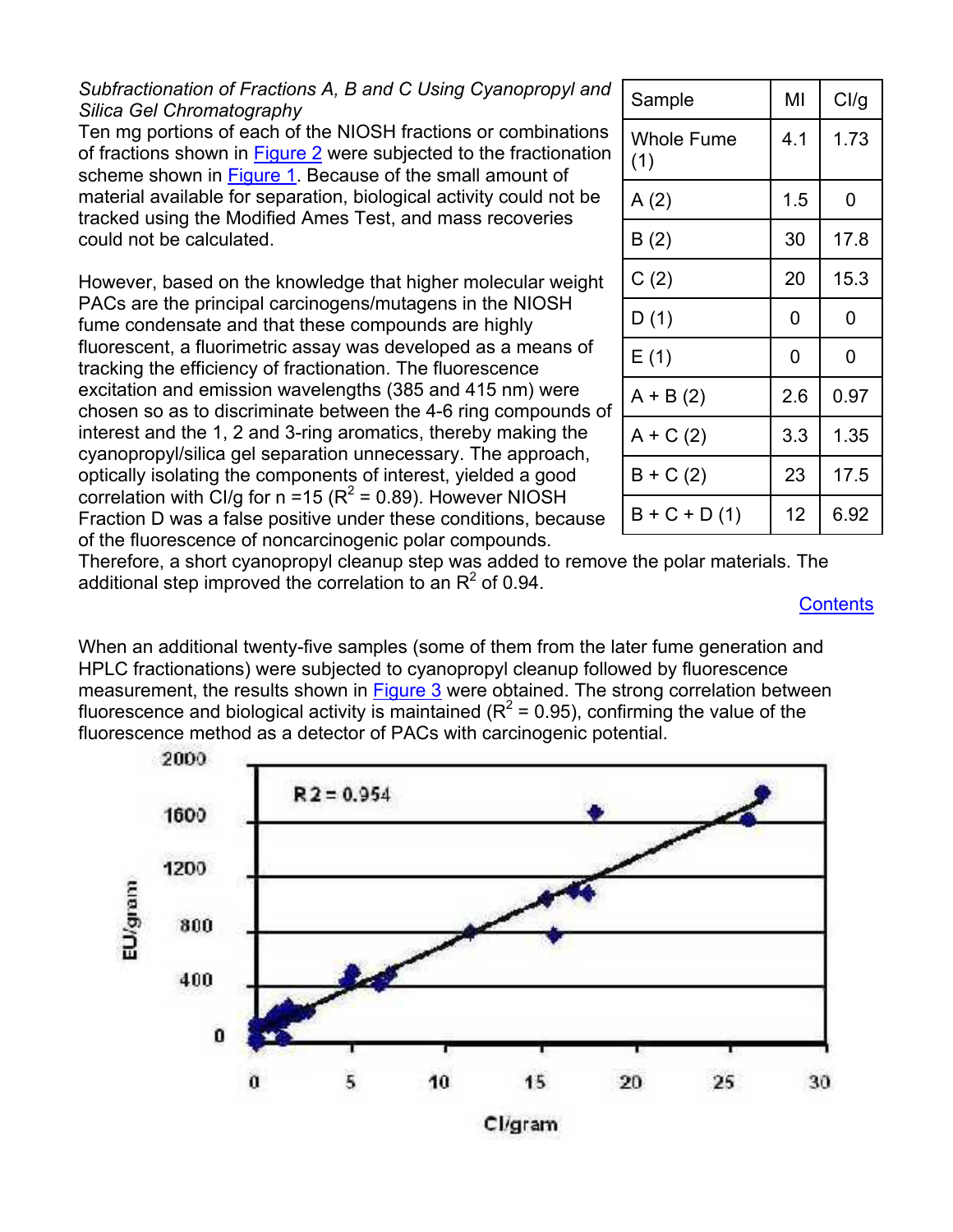| <b>Sample</b>                           | Cl/gram        | EU/gram | <b>Sample</b> | Cl/gram | EU/gram |  |  |  |
|-----------------------------------------|----------------|---------|---------------|---------|---------|--|--|--|
| A(2)                                    | 0              | 107     | Whole $(0)$   | 1.73    | 214     |  |  |  |
| A(1)                                    | $\overline{0}$ | 134     | ABCD (1)      | 2.1     | 209     |  |  |  |
| D(1)                                    | $\overline{0}$ | 15      | ABCD (0)      | 2.1     | 221     |  |  |  |
| E(1)                                    | $\mathbf 0$    | 7.0     | ABCDE (1)     | 2.24    | 207     |  |  |  |
| A(0)                                    | $\mathbf 0$    | 87      | ABCDE (0)     | 2.29    | 211     |  |  |  |
| D(0)                                    | $\mathbf 0$    | 44      | ABCE (0)      | 2.71    | 230     |  |  |  |
| E(0)                                    | $\mathbf 0$    | 7.6     | ABCE (1)      | 2.72    | 232     |  |  |  |
| ABDE (1)                                | 0.66           | 162     | BCDE(0)       | 4.8     | 442     |  |  |  |
| ABDE (0)                                | 0.69           | 125     | BCD(0)        | 5.1     | 508     |  |  |  |
| AB (1)                                  | 0.92           | 188     | BCDE(1)       | 6.52    | 424     |  |  |  |
| AB(2)                                   | 0.97           | 220     | BCD(1)        | 6.92    | 496     |  |  |  |
| AB(0)                                   | 0.98           | 129     | B(0)          | 11.2    | 798     |  |  |  |
| AC(1)                                   | 1.34           | 202     | C(2)          | 15.3    | 1041    |  |  |  |
| AC(2)                                   | 1.35           | 211     | BC(0)         | 15.6    | 771     |  |  |  |
| AC(0)                                   | 1.44           | 202     | C(0)          | 16.7    | 1100    |  |  |  |
| ACDE(1)                                 | 1.46           | 29      | BC(2)         | 17.5    | 1077    |  |  |  |
| ACDE(0)                                 | 1.54           | 170     | BC(2)         | 17.5    | 1082    |  |  |  |
| Whole                                   | 1.73           | 217     | B(2)          | 17.8    | 1656    |  |  |  |
| Whole                                   | 1.73           | 266     | C(1)          | 25.9    | 1615    |  |  |  |
| Whole                                   | 1.73           | 215     | B(1)          | 26.7    | 1800    |  |  |  |
| (0) = Original NIOSH Skin Painting Fume |                |         |               |         |         |  |  |  |

<span id="page-6-0"></span>**FIGURE 3**. Correlation between CI/Gram and EU/Gram for 40 fumes and fume fraction

(1) = Regenerated by Heritage (6-1994)

 $(2)$  = Regenerated by Heritage (12-1994)

Since the more highly condensed PACs have emission maxima at longer wavelengths than the 2 and 3 ring aromatics and with the known role of 4-6 ring PACs in the carcinogenicity of petroleum materials [4,5], this high correlation between EU/g and CI/g is not surprising.

**[Contents](#page-0-0)** 

# **DISCUSSION**

This study has demonstrated that the NIOSH-sponsored laboratory fume generation and fractionation methods are highly reproducible, and that fumes and fume fractions produced using the methods are representative of those assayed in the original skin-painting bioassay. Since the actual skin-painting solutions are now largely depleted, the ability to produce new samples -- particularly of the active fractions -- makes possible the further elucidation of the chemical species responsible for the carcinogenicity observed.

The subfractionation work described in this report is consistent with the conclusion that those species are PACs with four to six annulated rings. That premise is based on the following observations:

1. MI, as measured in the Modified Ames Test, correlated well with carcinogenic potency for whole fume, the five fractions, and several combinations of fractions, i.e. the carcinogenic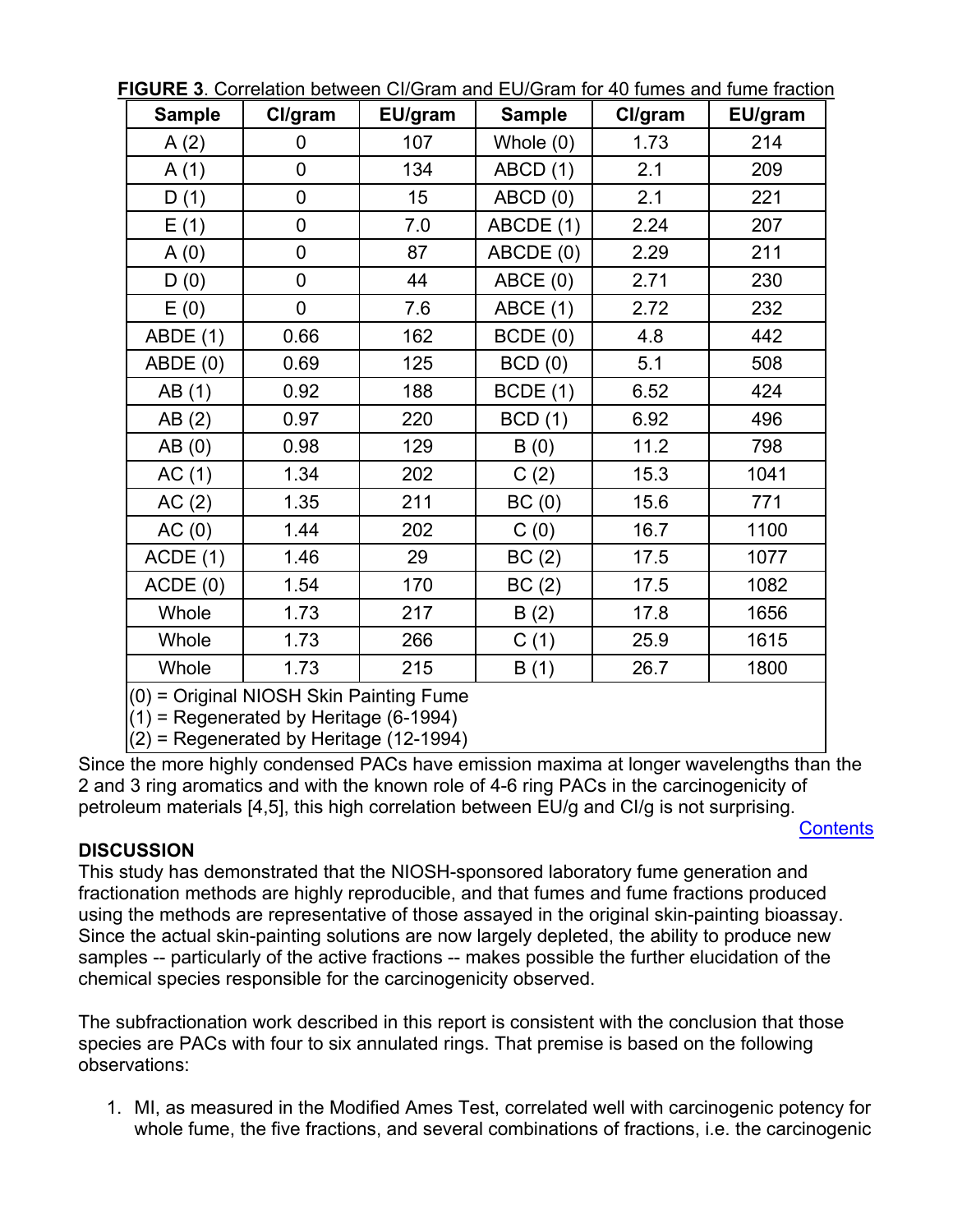<span id="page-7-0"></span>Fractions B and C had high MIs while the noncarcinogenic A, D and E had 0 or low MIs. In combinations of noncarcinogenic with carcinogenic, MI again reflected the content of B- and/or C-derived material. Other work [4,5] has shown that MI strongly correlates with an oil's content of 3-7 ring PACs, and that, conversely, oils containing primarily one-, two-, and three-ring aromatics are, at most, weakly mutagenic.

- 2. The relatively high fluorescence intensities of Fractions B and C at 415 nm are consistent with the presence of 4-6 ring PACs whereas the low fluorescence of Fraction A, which fluoresced strongly at shorter wavelengths, is consistent with the presence of 2 and 3 ring PACs [6].
- 3. The subfractionation method evaluated in this study segregated mutagenic activity (and fluorescence activity at 385ex/415em) to the cyanopropyl/silica gel MeCl<sub>2</sub> fraction. Little or no activity (nor fluorescence) was found in the other subfractions comprised primarily of other chemical types such as polars, acids, aliphatics or ketones [2].

These results indicate that 4-6 ring PACs played a significant role in the dermal carcinogenicity seen in the NIOSH animal studies of laboratory fumes, and that both the Modified Ames Test and the fluorescence endpoint developed here are reliable methods of detecting the presence of such compounds. As a result, both assays have been shown to be valuable research tools in the ongoing effort to identify the specific compounds or classes of compounds that are responsible for the dermal carcinogenicity of the NIOSH laboratory fumes in animals.

#### **[Contents](#page-0-0)**

The results also suggest that the Modified Ames Test and the fluorescence method described here may, with additional research and validation, prove to be effective screening tools as part of an overall valuation of the carcinogenic hazard of workplace asphalt fumes. The most discriminating method in this study for achieving this goal is the Modified Ames Test, which can selectively measure the effects of carcinogenic PACs in the presence of a preponderance of noncarcinogenic analogs. However, the Modified Ames Test has the shortcoming that reasonably large amounts of fume are required for testing (generally 200 mg or more). Since it is difficult, if not impossible, to obtain quantities of fume this large in actual workplace operations, more sensitive screening methods, which can in turn be correlated with biological endpoints such as MI, will be needed for this effort. The present study has shown that the fluorescence endpoint developed here has the sensitivity required for field fume studies. Moreover, the endpoint is capable of distinguishing between samples containing primarily low molecular weight aromatics and those enriched in the 4-6 ring compounds of biological interest. And, finally, the fluorescence endpoint developed in this study correlates strongly with MI and CI for both the carcinogenic and noncarcinogenic fractions evaluated in the NIOSH skin-painting bioassay. In light of the very high compositional variability of asphalt and asphalt fumes, additional research is needed to determine whether the correlations found in this work extend to other types of asphalt or to asphalt fumes generated under field conditions.

# **ACKNOWLEDGMENTS**

The authors wish to thank Dr. Larry Olsen and his staff at the National Institute of Occupational Safety and Health in Cincinnati for provision of the asphalt, fume, and fume fractions used in the original NIOSH skin-painting bioassays, for the use of NIOSH HPLC equipment to refractionate the fume condensate, and for many helpful discussions of the fractionation and analysis methods used in this report.